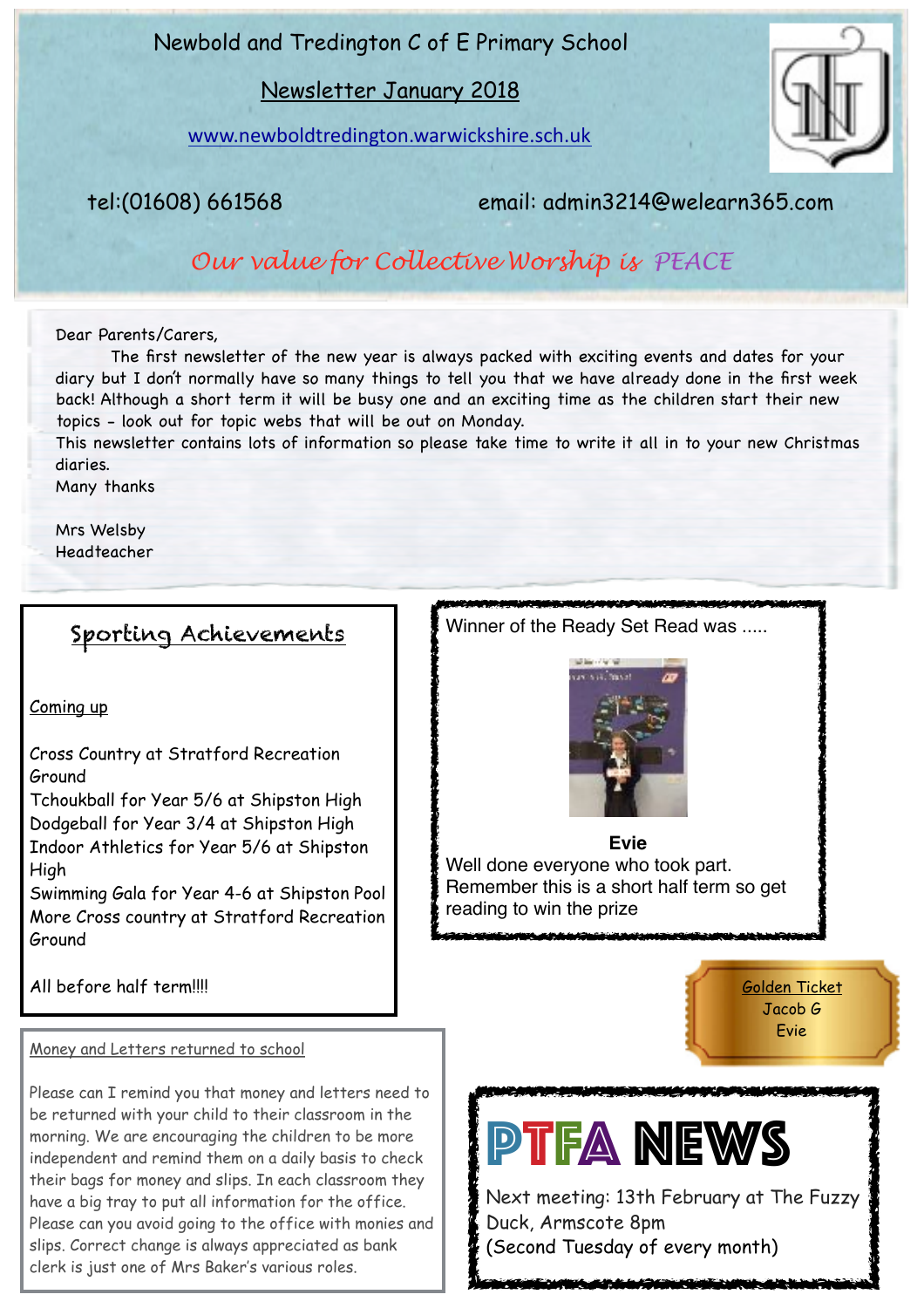### **Young Voices at Genting Arena**

It was an absolute pleasure to take Year 5 and 6 (and a couple of Year 4s) to Genting Arena to take part in the Young Voices Choir. The children were superbly behaved and a credit to the school.

We left school after an early lunch and headed to Birmingham for a rehearsal. The rehearsal lasted for just over three hours and we were ready for a drink and some tea by then.

After a quick change into our t shirts and lights at the ready, we headed off to the stage again ready to start the concert.

Parents arrived ready for the start at 7pm and we sang our hearts out for two hours. It was an amazing experience and I think the children (and parents) got a great deal from it.



Arrived and ready to rehearse!

In our t-shirts ready to perform.





"When we started our real performance we were all quite nervous and when we starte *Thomas was dancing his heart out. There were lots of guests such as The Magnets, Urban Strides, Natalie Williams and Alfie Sheers. Overall, we had an amazing time and would love to come again. Evie, Charlie, Thomas, Amelia and Seb*

Staff Training Day 5th January.

You will be pleased to know that the staff worked really hard on their training day finding out about developing maths within school using apparatus. We discovered different was of setting challenging problems that could be solved using the maths equipment in the classrooms and most importantly that regardless of your ability, equipment can really aid the understanding of maths!



VOICES

What fraction can you see in all of these shapes?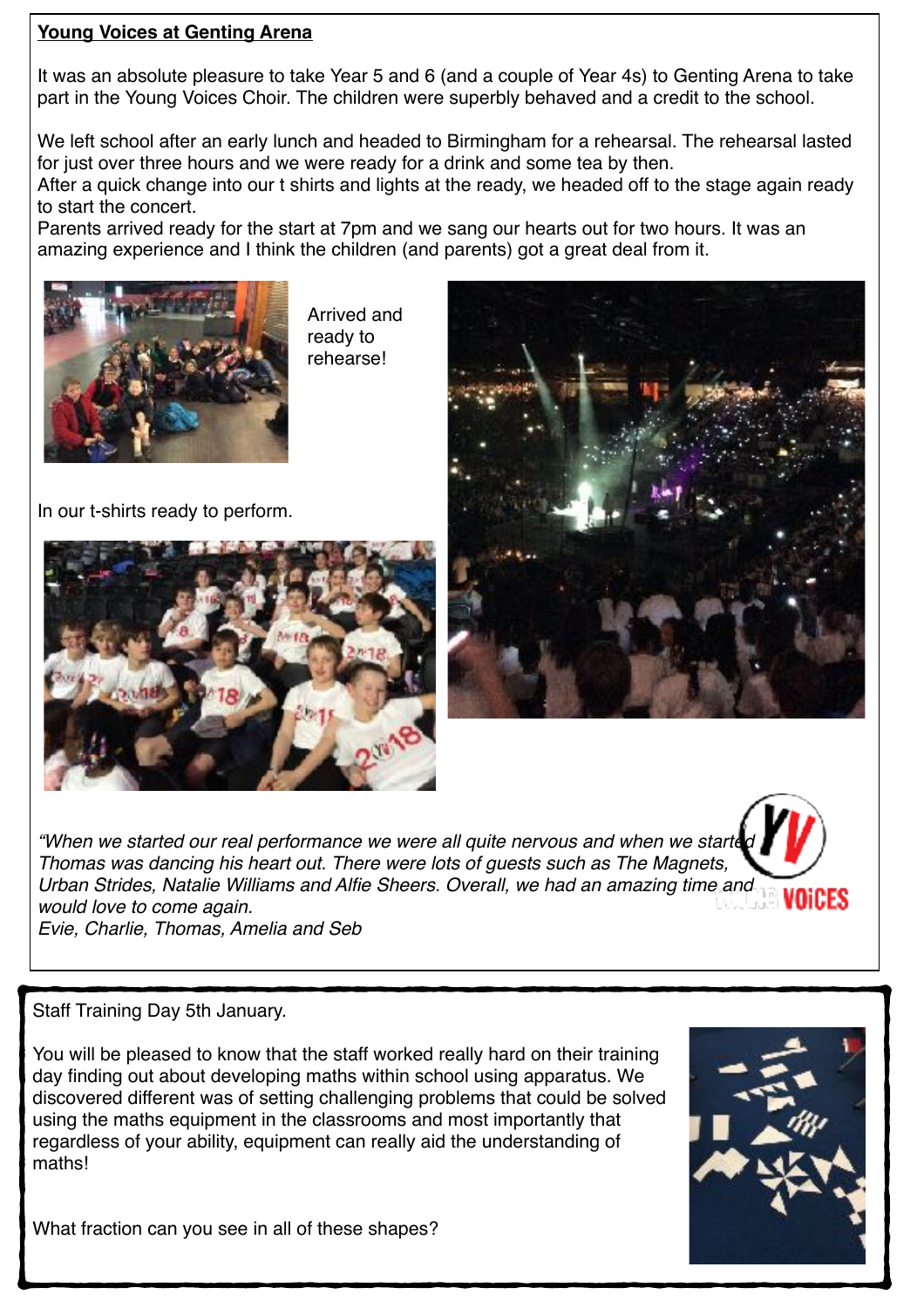## **LEAVE OF ABSENCE DURING TERM TIME**

## **UPDATED INFORMATION FOR PARENTS**

The Supreme Court recently reached a decision in the case of Platt v Isle of Wight Council which has clarified the law on unauthorised leave, including holidays, during term time. The parents of children of compulsory school age are required to ensure that they attend school on a regular basis. The Supreme Court has made clear that attending school 'regularly' means that the children must attend school on every day that they are required to do so. As such, the parents of any child who is absent from school without authorisation for any length of time are likely to be considered as committing an offence under s444 of the Education Act 1996.

Head Teachers retain the ability to authorise leave in accordance with the Education (Pupil Registration) (England) Regulations 2006. When considering such requests for a leave of absence, the school are obliged to act within the law. Head Teachers may not grant any leave of absence during term time unless there are exceptional circumstances relating to the application. If the leave is granted, head teachers are able to determine the number of school days a child can be absent for.

It is for the Head Teacher to decide what is 'exceptional' and it is at their discretion if the circumstances warrant the leave to be granted. The school can only consider Leave of Absence requests which are made by the 'resident' parent.

*Each application for a leave of absence will be considered on a case by case basis and on its own merits.* 

Where applications for leave of absence are made in advance and refused, the child will be required to be in school on the dates set out in the application. If the child is absent during that period, it will be recorded as an unauthorised absence, which may result in legal action being taken against the parent(s), by way of a Fixed Penalty Notice.

Failure to make an application for leave in advance can also result in a Fixed Penalty Notice being issued to the parent(s).

All matters of unauthorised absence relating to a Leave of Absence will be referred to the Attendance, Compliance and Enforcement Service of Warwickshire County Council

**It is important to note**, Fixed Penalty Notices are issued to each parent of each absent child, (for example 2 children and 2 parents, means each parent will receive 2 invoices in the amount of £120 each, totalling £240 for both children, this is reduced to £60 per child if paid within 21 days).

Where a Fixed Penalty Notice is not paid within the required timeframe as set out on the notice, the matter will be referred to Warwickshire County Council's Legal Services to consider instigating criminal proceedings under S444 Education Act 1996.

Fixed Penalty Notices are issued in accordance with Warwickshire County Council's Code of Conduct for Penalty Notices.

#### Medicines in school

We have recently reviewed the Medical Needs policy and I would like to remind you that members are staff are not required to administer unprescribed medication such as Calpol, paracetamol to the children. Prescribed medicines such as antibiotics can only be administered if they are required 4x a day. Children must not bring in medication to self administer.

The latest policy is on the school's website and if your child does need medicines please see Mrs Baker or Mrs Welsby to complete an administration form before we can give your child any medication.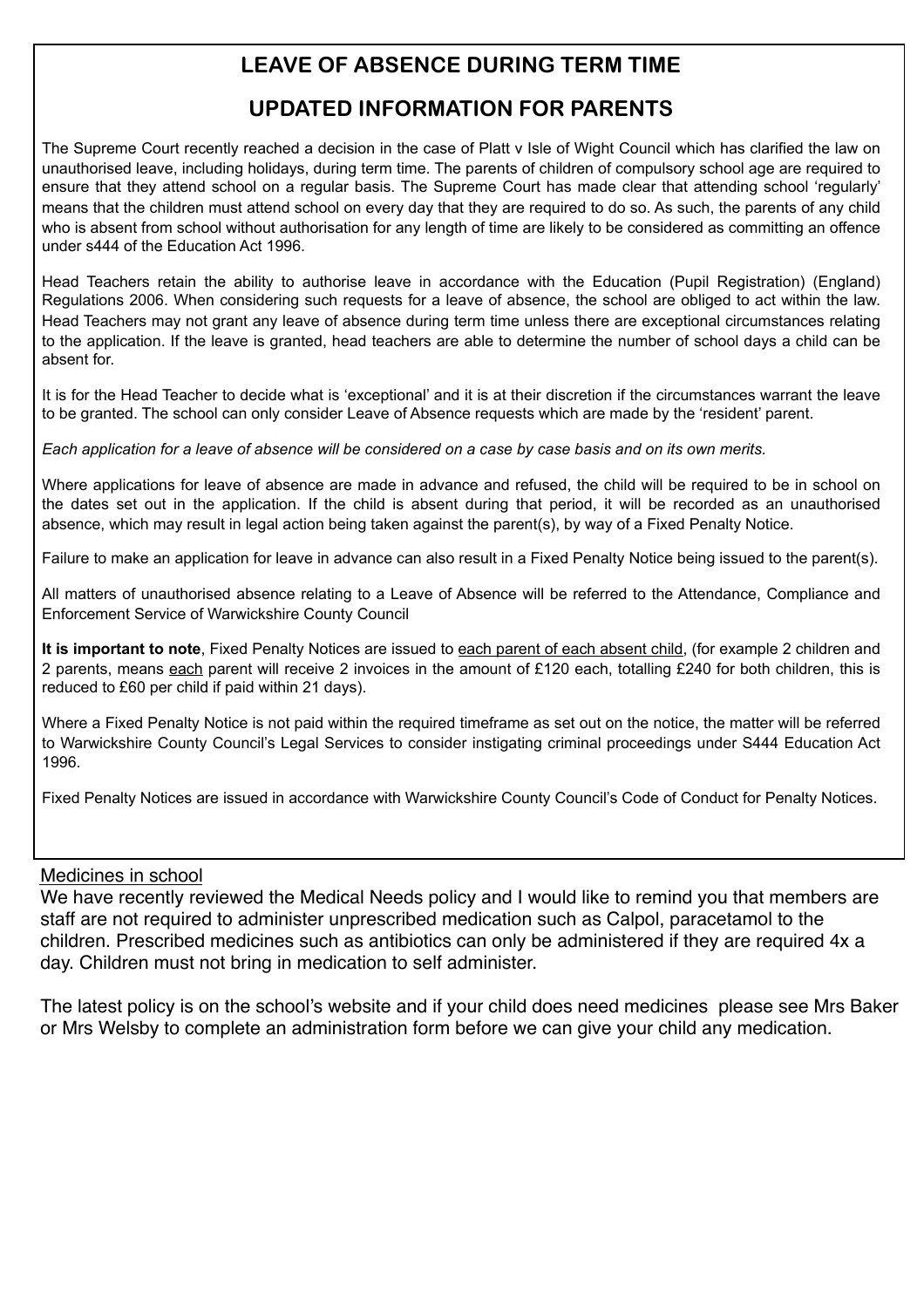## Governor Update

The Governors work closely with the Head teacher and Senior Management Team to ensure that pupils enjoy a positive, high quality educational experience during their time at Newbold and Tredington C of E Primary School.

Governors bring many skills and experiences to their role in supporting, promoting and protecting the interests of the school, its pupils and its staff and are an important link between the school and its local community. Decisions taken by the Governors are based upon the advice of committees who deal with specific issues and then report back to the full Board with their recommendations.

The Governing Board play an active role in the running of the school, from monitoring the progress and achievement of the children, the financial aspects of the budget and working with the staff and children to drive the school forward.

We meet formally at least once per term and minutes of Full GB meetings are available on the website. All meetings are available from the school office for parents to access.

We are involved in all aspects of school life and regularly visit the school to observe the school and children at work.

The Governing body comprises 11 Governors, including the Head teacher. An individual's term of office comprises 4 years, after which time they must seek re-appointment. Current governors are listed together with the expiry of their term of office on the school website

Currently the Governing Board is:

| Chair of Governors<br>Vice Chair | Mr Dave Mc Whirter (Local Authority Governor)<br>Mrs Alex Balzaretti (Co-opted Governor/P&S chair)        |
|----------------------------------|-----------------------------------------------------------------------------------------------------------|
| Parent Governor                  | Ms Natalie Hufton (Resources chair) Charlie Year 5 and Poppy Year 1<br>Mrs Yvette McEwan Francesca Year 6 |
|                                  | Mr Darren Putt Lucia Year 1                                                                               |
| <b>Foundation Governor</b>       | Rev Chris Goble                                                                                           |
|                                  | Rev John Horton (in the process of formalising)                                                           |
| Co-opted Governor                | Mr Barnaby Hatch                                                                                          |
| Staff Governor                   | Ms Natalie Walsh                                                                                          |
| Clerk to Governors               | <b>Mrs Katy Robbins</b>                                                                                   |
| Headteacher                      | Mrs Sam Welsby                                                                                            |

There is currently a vacancy on the Board of Governors for a Parent Governor. The role of Parent Governor is fairly hands on and you will need to attend different meetings covering various topics, and typically you'll need to attend two governing body meetings each term, which are held in the evening. If you are interested, please speak to one of the existing Parent Governors or Mrs Welsby who will be happy to talk to you through the role in more detail. You do not need to have had previous experience, just a real desire to want to make a difference and contribute to shaping the best future for our school...it may seem a little daunting and you may think you have little to contribute...but if you are interested then we would be happy to tell you a little more about what the experience is like and where you maybe able to help.

Full Governor induction training is available through the Warwickshire governor training scheme once an appointment has been made.

Election forms will come home with your children next week - so look out for them!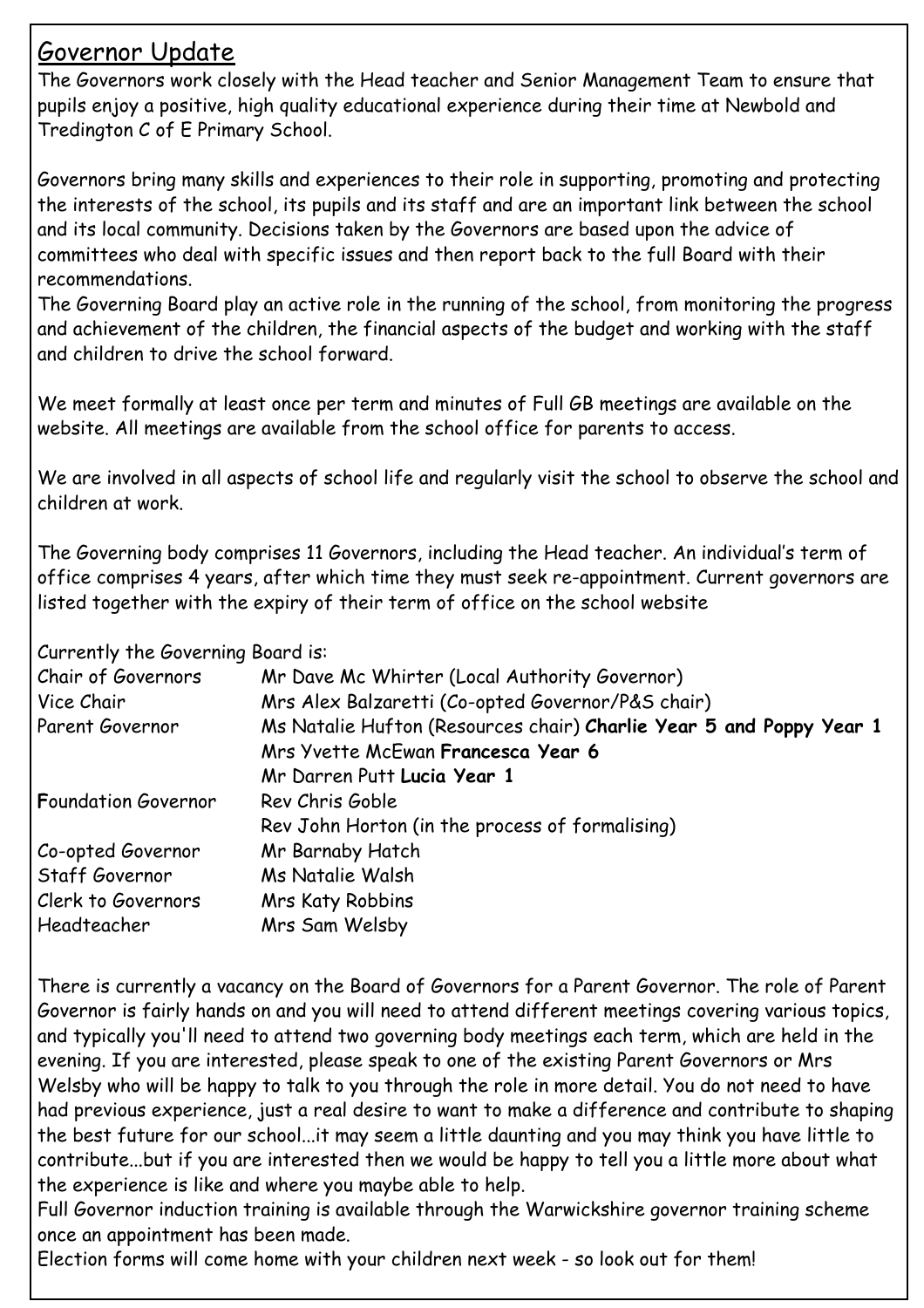R/1/2 Universal Free School Meals— Census Day

School funding for the universal free meals for YR/1/2 is based on the average take up on the Autumn and Spring census days this academic year. The first census day was in October and the second is on 1**8th January 2018.** Once again I would urge as many children from YR/1/2 to have a school meal on this day so that we are given adequate funding for the year.

# **EVERY LUNCH COUNTS**



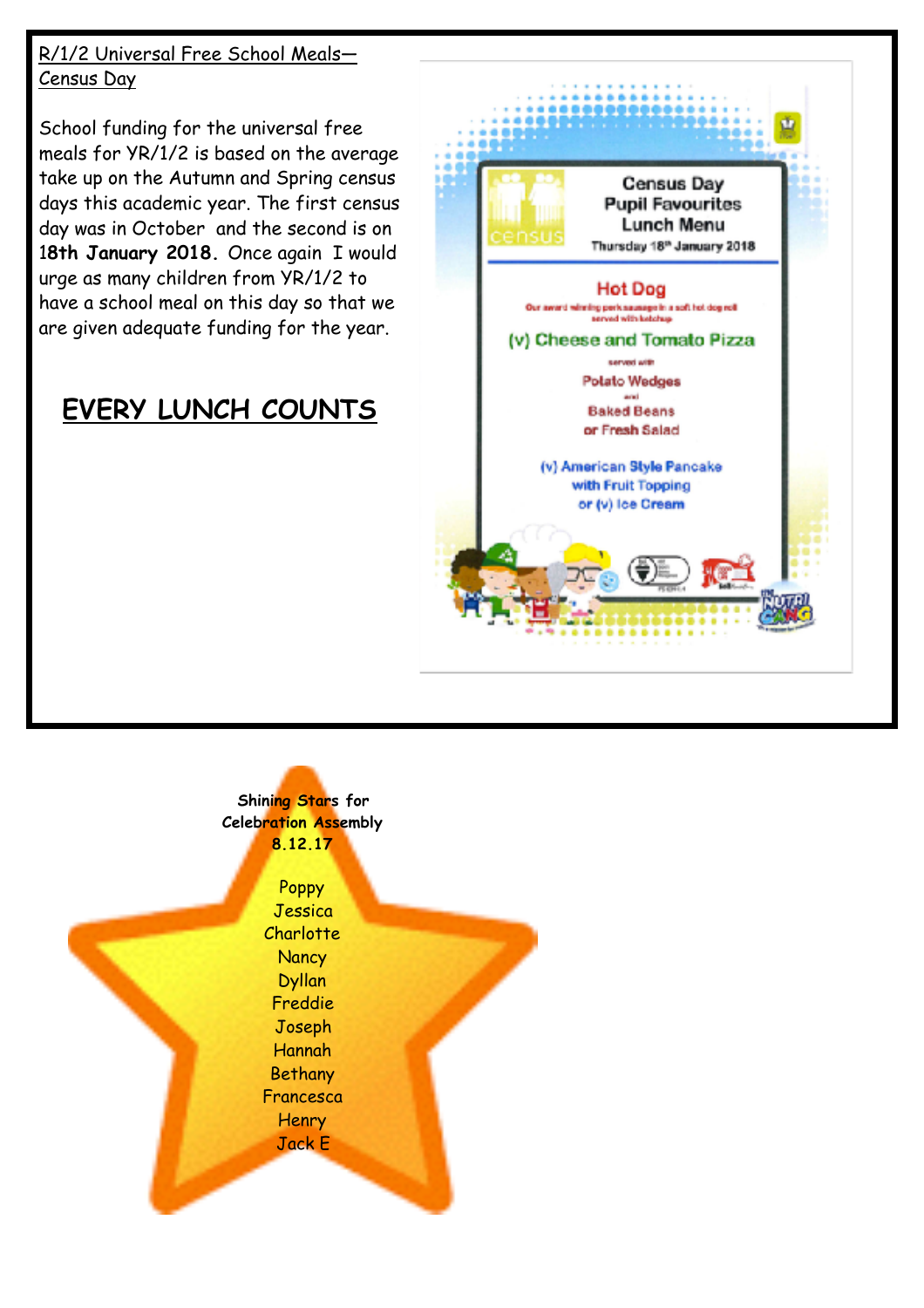| <b>DIARY DATES:</b>       |                                                                 |
|---------------------------|-----------------------------------------------------------------|
| Tuesday 16th January      | IMPaCT Maths - Year 1 9am                                       |
| Tuesday 23rd January      | IMPaCT Maths - Sapphire 9am                                     |
| Wednesday 24th January    | Tchoukball Year 5/6                                             |
| Thursday 25th January     | Dodgeball Year 3/4                                              |
| Friday 26th January       | <b>Emerald Family Assembly</b>                                  |
| Tuesday 30th January      | IMPaCT Maths - Amber 9am                                        |
| Wednesday 31st January    | Primary Indoor athletics 9-12                                   |
| Friday 2nd February       | Shining Stars Celebration Assembly 3pm                          |
| Saturday 13th January     | Cross Country at Stratford Recreation Ground 11am               |
| Monday 5th February       | Year 6 to see Spamalot at Sibford School                        |
| Tuesday 6th February      | Safer Internet Day                                              |
| Thursday 8th February     | Swimming Gala Year 4-6                                          |
| Saturday 10th February    | Cross Country at Stratford Recreation Ground 11am               |
| Tuesday 13th February     | IMPaCT Maths - Emerald 9am<br>PTFA Meeting                      |
| Thursday 15th February    | Friday afternoon arrangements today<br>Sapphire Class Assembly  |
| Friday 16th February 2018 | Staff Training Day - school and nursery closed                  |
| Monday 19th February      | Half term                                                       |
| Tuesday 27th February     | SATs Meeting 6pm                                                |
| Thursday 1st March        | World Book Day<br>Archery Year 5/6                              |
| Saturday 3rd March        | Cross Country at The Croft 10am                                 |
| Monday 5th March          | Parents' Evening 4-6pm                                          |
| Tuesday 6th March         | Parents' Evening 4-6pm                                          |
| Friday 9th March          | Mothers' Day Tea Party                                          |
| Tuesday 13th March        | PTFA Meeting                                                    |
| Thursday 15th March       | Swimming Gala SHS<br>Quiksticks hockey 4-5.30pm SHS             |
| Friday 16th March         | Amber Class Assembly                                            |
| Friday 23rd March         | Shining Stars Celebration Assembly 3pm                          |
| Saturday 24th March       | County Championships for cross country (selected children only) |
| Tuesday 27th March        | Easter Service at St David's Newbold 2pm                        |
| Thursday 29th March       | End of term                                                     |
| Monday 16th April         | Back to school                                                  |
| Tuesday 17th April        | PTFA Meeting                                                    |